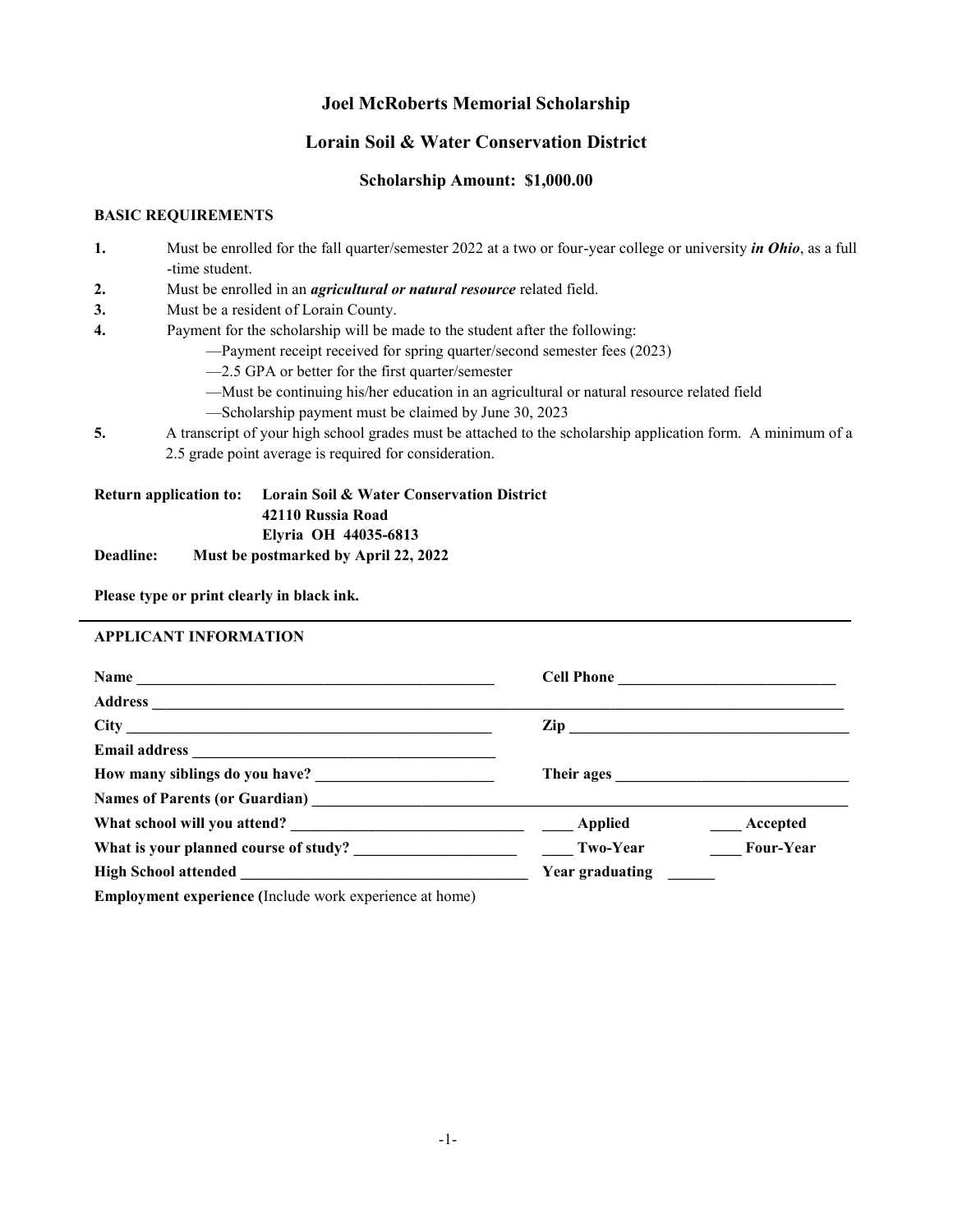| <b>High School Achievements</b> | <b>High School Activities</b> |
|---------------------------------|-------------------------------|
| (Awards, honors, leadership)    | (Band, sports, clubs)         |
|                                 |                               |
|                                 |                               |
|                                 |                               |
|                                 |                               |
|                                 |                               |
|                                 |                               |
|                                 |                               |
|                                 |                               |
|                                 |                               |
|                                 |                               |
|                                 |                               |
|                                 |                               |
|                                 |                               |
|                                 |                               |

**Volunteer (community service) activities:**

**Please write one or two short paragraphs on your educational and career goals.**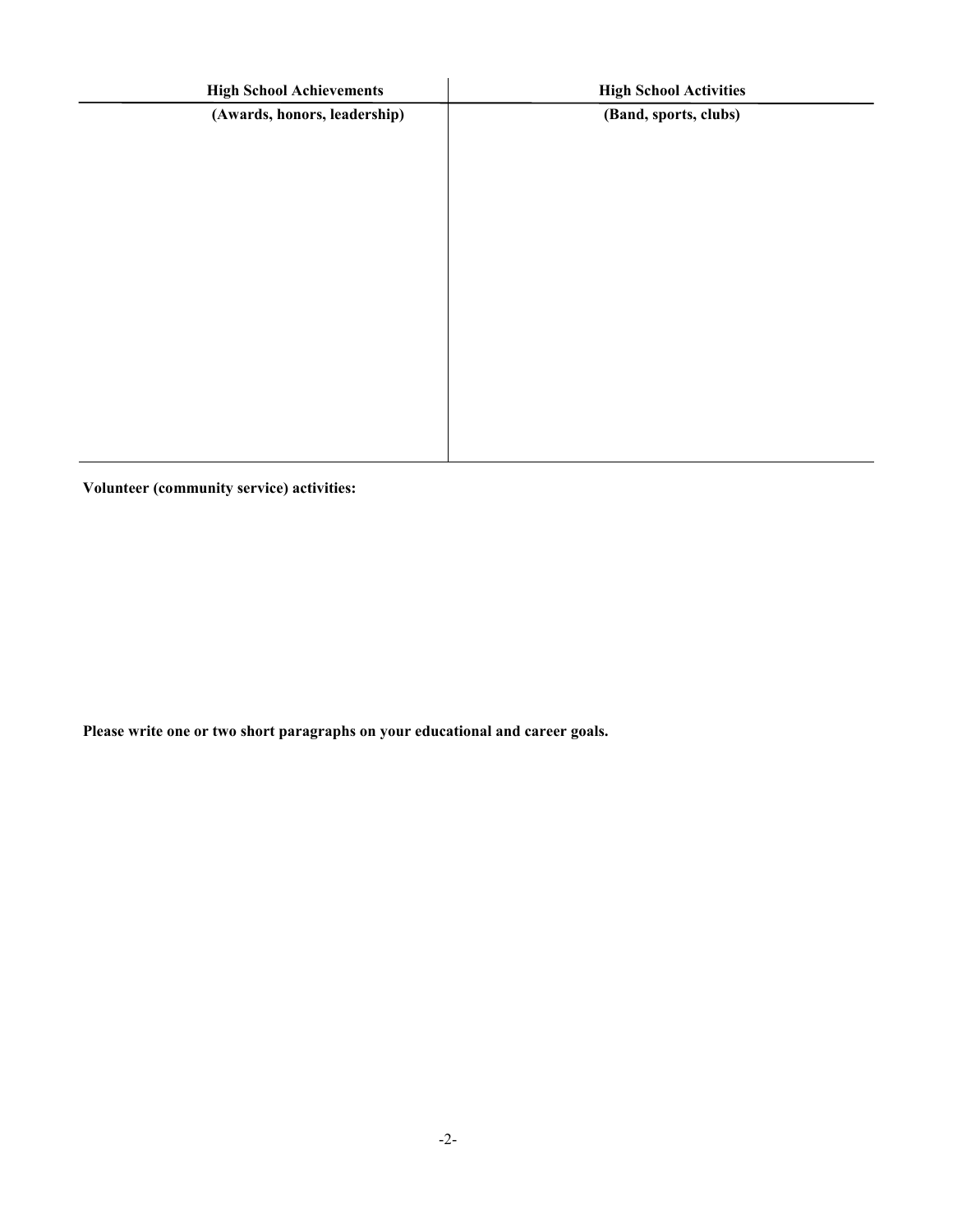**Have you been chosen or are you being considered for any other scholarships for the 2022-2023 school year? \_\_\_\_\_ Yes \_\_\_\_\_ No Name of Scholarship Amount Being Considered Selected**

**I have personally prepared this application and believe it to be correct.**

**Signature of Applicant Date** 

**Signature of Parent or Guardian Date** 

#### **PERSONAL REFERENCE (Teacher, FFA or 4-H Advisor, Minister, etc. — not a family member):**

**\_\_\_\_\_\_\_\_\_\_\_\_\_\_\_\_\_\_\_\_\_\_\_\_\_\_\_\_\_\_\_\_\_\_\_\_\_\_\_\_\_ \_\_\_\_\_\_\_\_\_\_\_\_\_\_\_\_\_\_\_\_\_\_\_\_\_\_\_\_\_\_\_**

**\_\_\_\_\_\_\_\_\_\_\_\_\_\_\_\_\_\_\_\_\_\_\_\_\_\_\_\_\_\_\_\_\_\_\_\_\_\_\_\_\_ \_\_\_\_\_\_\_\_\_\_\_\_\_\_\_\_\_\_\_\_\_\_\_\_\_\_\_\_\_\_\_**

**Character Reference (Include an estimate of success in college):**

**Any additional comments:**

| <b>Signed</b>  | <b>Title</b> |     |
|----------------|--------------|-----|
| <b>Address</b> | City         | Zin |
| Phone          | Date         |     |